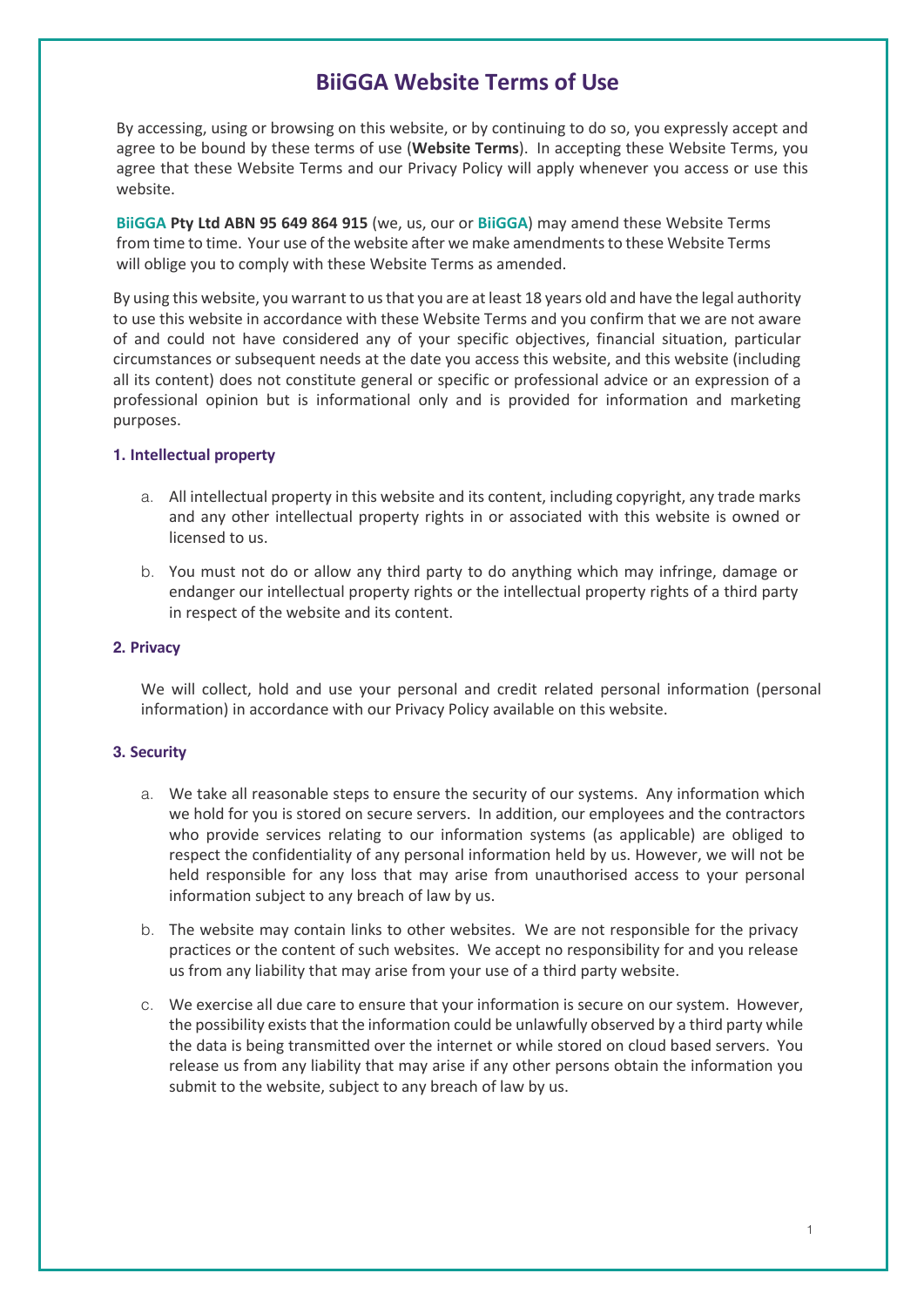## **4. No representations and warranties**

- a. To the maximum extent permitted by law, we do not provide any representations or warranties relating to this website or its availability.
- b. We will not be responsible in any way for the availability of the website subject to any breach of law or circumstances within our reasonable control. We will use commercially reasonable endeavours (taking into account our internal standards, written or otherwise) to maintain the performance of this website where this is within our direct control.
- c. We cannot and do not warrant that the website will operate error-free or that the website and its server are free from computer viruses or other harmful mechanisms.

## **5. Risks and release from liability**

To the maximum extent permitted by law and subject to any breach of law by us:

- a. we accept no liability for any loss or damage howsoever arising (including any indirect or consequential loss) to any person or corporation who may rely on the information contained on this website for any purpose or as a result of the use of or access to this website; and
- b. you release us from all damages, losses, actions, costs, claims, demands and causes of action whatsoever at law, in equity or under statute which you or anyone claiming through you may have, or might at any time have or have had against us in respect of, arising out of or resulting from access, attempted access or use of the website.

#### **6. Third party data**

We are not responsible for the content of any data on or accessed through the website that is not originated by us. We exercise no direct supervision or control over the content of such data. We do not assume any responsibility for data not actually provided or expressly authorised by us. The responsibility for data that does not conform to these Website Terms and all possible consequences lie with the provider or sender of the data.

#### **7. Acceptable uses**

You must use the website responsibly and within the law. It is your responsibility to:

- a. use the website in a manner which does not violate any applicable laws or regulations;
- b. respect the legal protection afforded by copyright, trade mark, license rights and other laws to data accessible via the website;
- c. respect the privacy of others;
- d. use the website in a manner which does not interfere with or disrupt other users of the website, services or equipment;
- e. refrain from acts that waste resources or prevent other users from receiving the full benefit of the website; and
- f. use the website lawfully, ethically and in accordance with accepted community standards.

## **8. Unacceptable uses**

- a. You must not use the website in any way which breaches local, state, federal or international laws or regulations. Without limiting that, you must not:
	- i. violate copyright, trademark or other intellectual property rights;
	- ii. illegally store, use or distribute software owned by or licensed to us;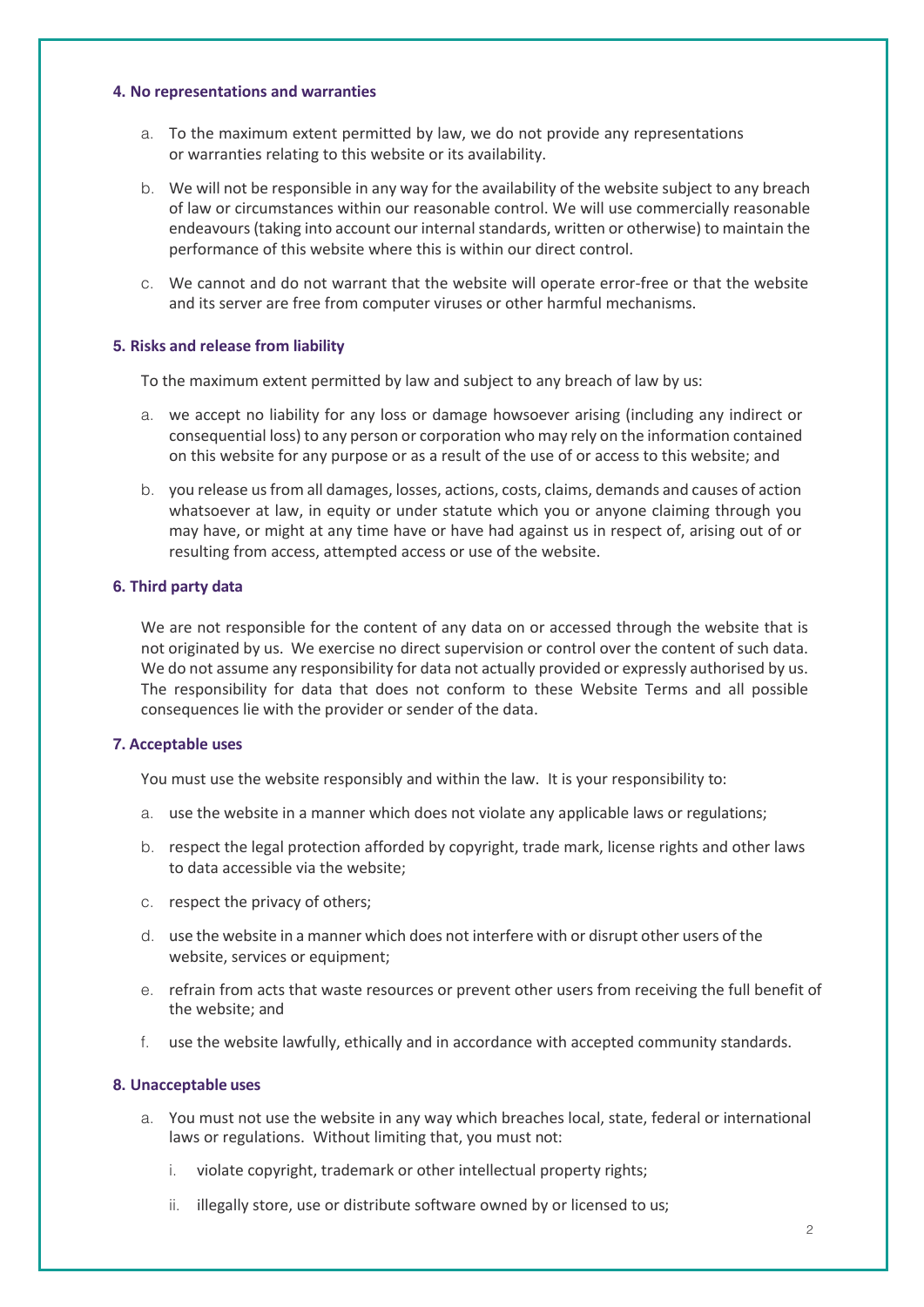- iii. transmit threatening, obscene or offensive materials;
- iv. discriminate or promote discrimination based on race, sex, religion, nationality, disability, sexual orientation or age;
- v. misrepresent or defame others;
- vi. commit fraud;
- vii. damage, modify or destroy any of our or any other person's files, data, passwords, devices or resources;
- viii. make an unauthorised transmission of confidential information or data protected by trade secrets;
- ix. engage in misleading or deceptive on-line practices;
- x. conduct any business or activity or solicit the performance of any activity that is unlawful;
- xi. impersonate any person, or misrepresent your identity or affiliation with any person; or
- xii. attempt to do any of these things.
- b. You must not use the website to interfere with or disrupt the website or other users, services or equipment. In particular, for example, you must not:
	- i. distribute messages to inappropriate or unrelated forums, newsgroups or mailing lists;
	- ii. send unsolicited commercial messages;
	- iii. initiate or spread computer worms, viruses or other types of malicious programs;
	- iv. make transmissions of any type or quantity which adversely affect the operation of the website or jeopardises the use of the website, or its performance for other users of the website;
	- v. harass or impersonate us, the website or other users of the website;
	- vi. engage in conduct which causes a threatened or actual nuisance to other users of the website; or
	- vii. violate or attempt to violate the security of the website.

## **9. Our rights**

- a. You will indemnify us against all damages, losses, actions, costs, claims, demands and causes of action whatsoever at law, in equity or under statute that we suffer or incur as a result of any breach of these Website Terms by you.
- b. Without limiting any of our other rights, if you breach any term of these Website Terms, we will have the right to:
	- i. confiscate or destroy or require you to return or destroy, at your cost, all material that you have obtained from the website;
	- ii. require you to delete or otherwise permanently remove from any electronic device, information you have obtained from the website, using any means reasonably necessary;
	- iii. suspend or terminate your access to the website; and
	- iv. take any other action against you.
- c. These Website Terms are governed by and are to be interpreted pursuant to Queensland law